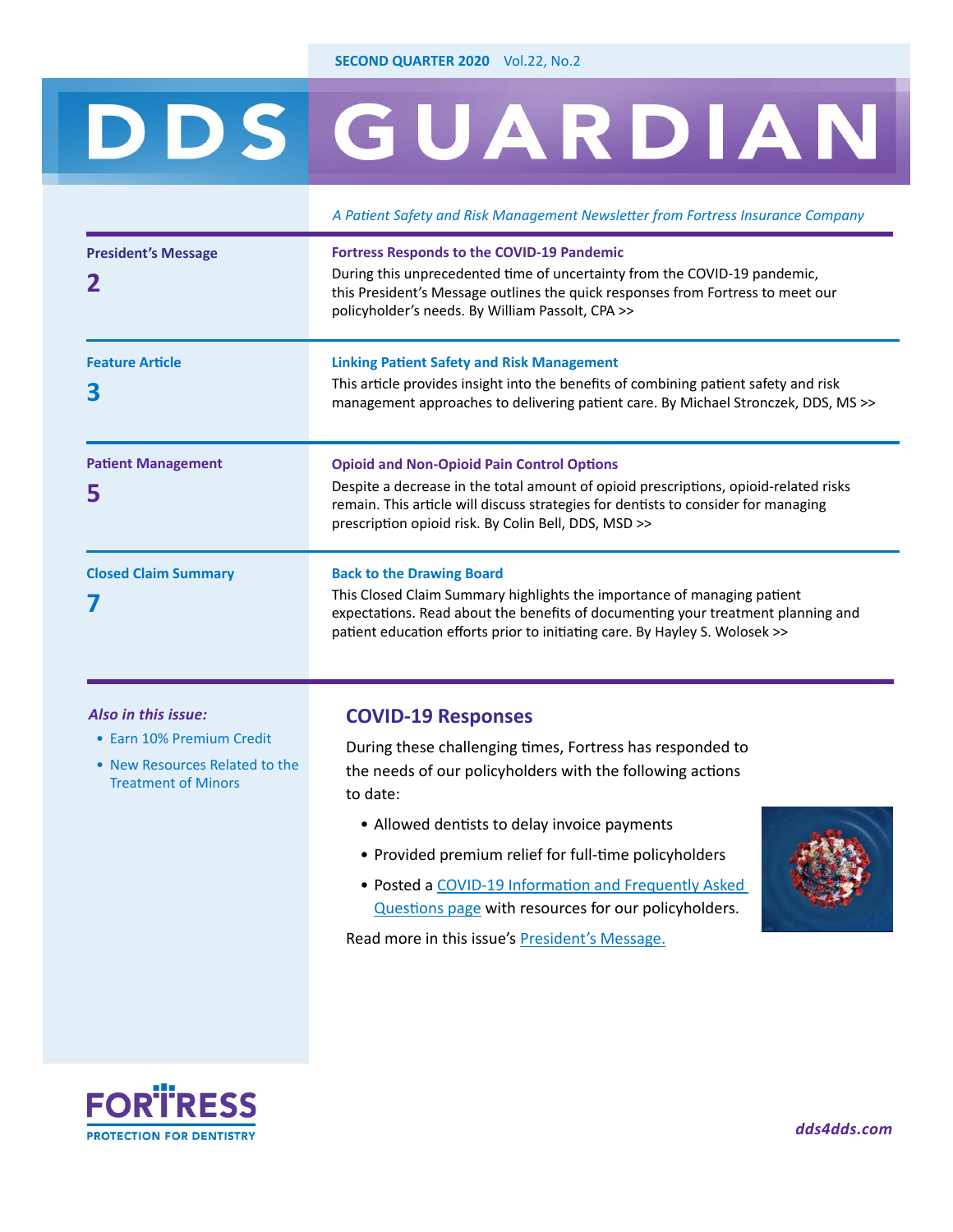### **Fortress Responds to the COVID-19 Pandemic**

William Passolt, CPA - President and CEO

<span id="page-1-0"></span>

The COVID-19 pandemic has changed everyone's lives. One of the greatest impacts is the closing of so many businesses at the same time due to shelter-at-home and social distancing guidelines to slow the virus' spread. Dentistry was severely impacted as national and many state authorities issued responses to control COVID-19 spread from practice guidelines to mandates only allowing emergent treatment on patients.

Fortress moved quickly to address the impact on its policyholders. Actions included:

- Allowing dentists the option to delay invoice payments for thirty days past the invoice due date without fear of policy cancellation.
- Re-rating all full-time dentists to part-time for a 90 day period effective March 16th, providing a fifty percent rate reduction for this period, and allowing dentists who would not be treating patients for at least 90 days to suspend their policy to obtain rate relief.
- Posting a [COVID-19 Information and Frequently Asked Questions page](https://www.dds4dds.com/covid19) with answers focused on our policyholders' needs. Through this page dentists can access the new Pandemic Emergency Dental Treatment and Acknowledgment of Risk Form, and a new Patient Disclosure form (also available in Spanish).

Please be sure to check the [FAQ page](https://www.dds4dds.com/covid19) for additional Fortress information regarding our pandemic responses.

All of this was accomplished while moving our entire operation to work-from-home to protect our employees.

Many dentists, after addressing the urgent need to curtail normal practice activities, will find they have extra time until the mandates are lifted and they can return to practice. Rather than dwell on what isn't getting done, there is much that can be done during this time period to help your practice.

Our Patient Safety and Risk Management services and resources provide excellent education on the risks we see regularly in dental practices and how to address them practically in your practice. We encourage you to visit [www.dds4dds.com](http://www.dds4dds.com) to utilize these important resources to reduce risk and improve patient safety.

One suggestion is to complete one of the on-demand CE courses available through [dds4dds.com](https://www.dds4dds.com/home) to earn a 10% premium credit on your policy. Complete the 3-hour course, "Prioritizing Patient Safety" to earn a three-year credit and 3CEs. Alternately, complete any of the available 1-hour courses to earn a one-year 10% premium credit and 1 CE. These courses are also available to your staff.

Even with the limitations this COVID-19 pandemic has placed on all of us, Fortress is doing what it can to assist the dental profession through a difficult time. We hope all of you, your families and loved ones and your patients and staff stay well during this time.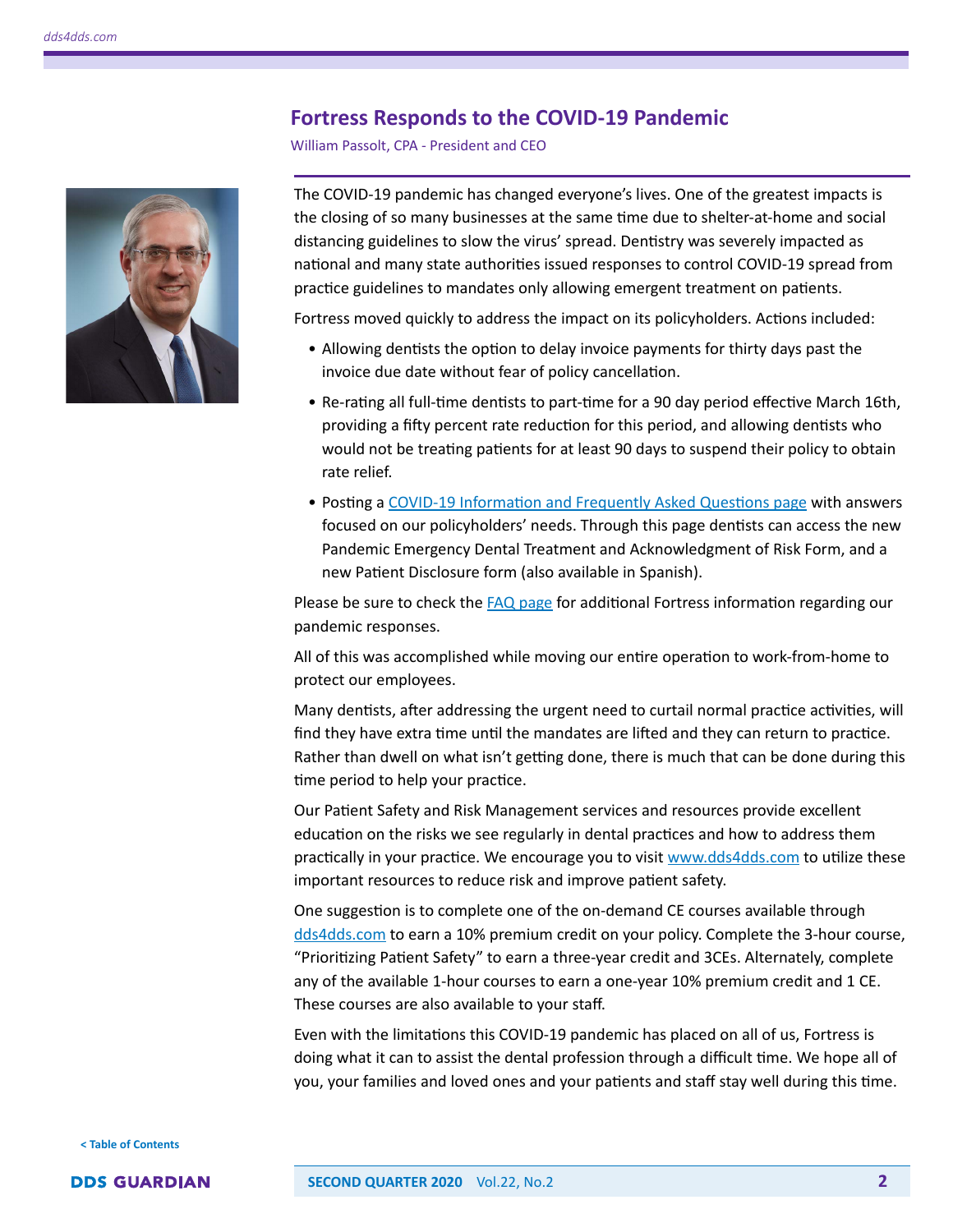# **Linking Patient Safety and Risk Management**

#### Michael Stronczek, DDS, MS - Chair, Patient Safety and Risk Management Committee

<span id="page-2-0"></span>

The fact is, dentists routinely do amazing things that positively affect our patients' health and wellbeing. Combining patient-focused care with risk management principles can assist in protecting your patients and your practice. This straightforward formula should be applied in our practices every day. This article outlines how dentists can benefit from linking patient safety and risk management principles within their practices.

#### **Applying the patient's perspective**

Many claims involve issues related to poor clinical communication. To mitigate risks related to ineffective clinical communication, consider the patient's perspective as they interact with your practice.

Some questions that may provide insight to a patient's experience with your practice include:

- Does my website provide enough information to help prepare patients for their office visit?
- Do the appointment reminders include pertinent information for that specific patient's visit or is the content a generic scheduling reminder?
- Is the building and office lobby signage adequate to find my office, even during offhours and weekends?
- Is the office check-in process friendly and efficient?
- Does the office check-in process respect each patient's privacy?
- Is the waiting room clean and comfortable to inspire patient confidence in my practice?
- Are there adequate opportunities for patient questions during the informed consent process?
- What does the patient see when they enter the treatment room?
- Do the discharge instructions anticipate our patient's educational needs?
- Is the process to manage emergent patient telephone or email messages the same during office hours, off-hours, and weekends?

Considering a patient's experience with your practice may avoid complacency and may identify patient safety and risk management improvement opportunities. This same patient perspective may also decrease patient anxiety and care delays.

#### **Educating staff in patient safety and risk management**

Delivering safe patient care requires preparation and commitment. Before engaging in patient care, each team member should ask himself or herself:

*Am I ready to give the best and safest possible care to my patients?*

With this answer, the office team can structure their day and demonstrate to each

**[< Table of Contents](#page-0-0)**

*continued next page*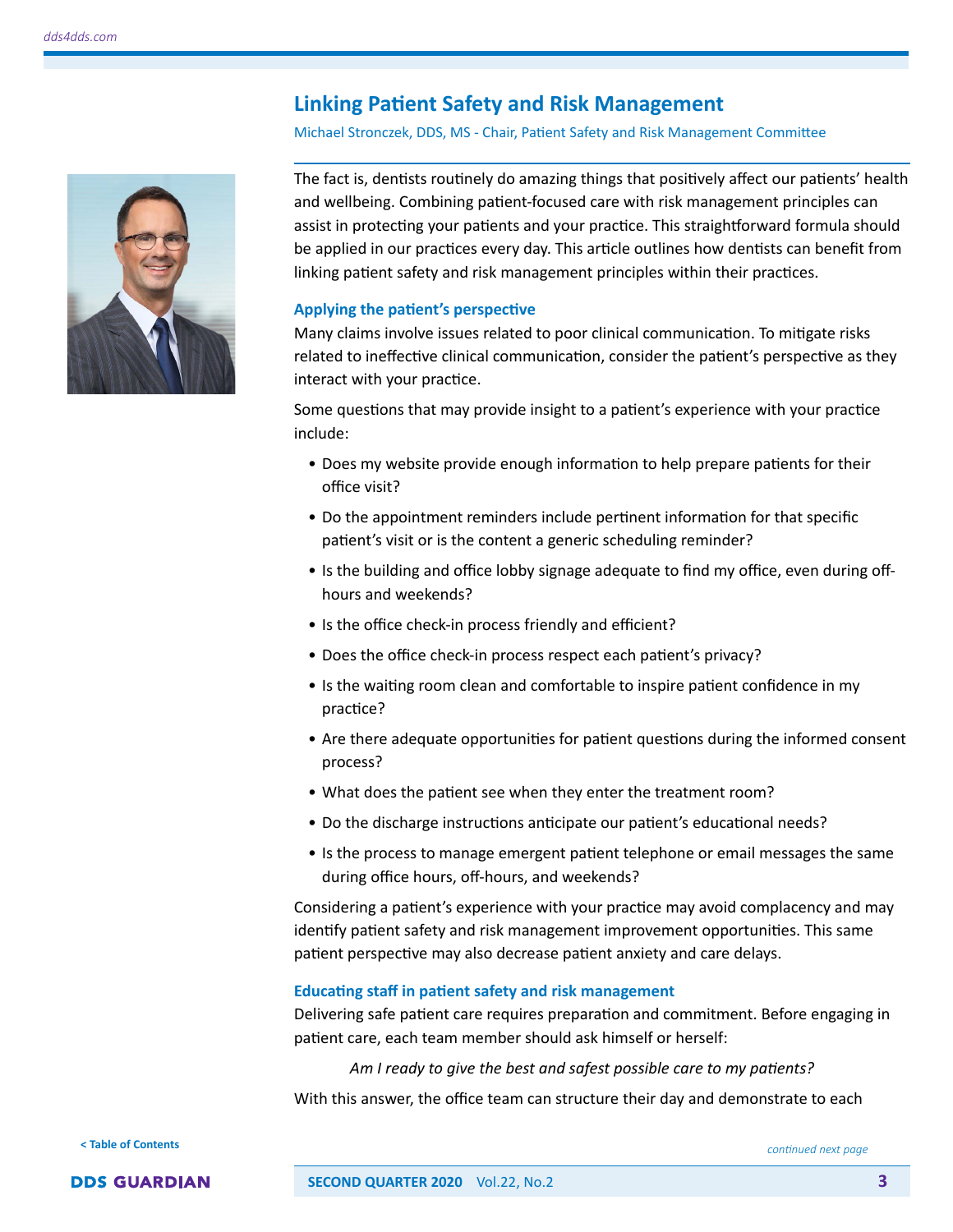#### <span id="page-3-0"></span>**Linking Patient Safety and Risk Management**

Continued from previous page

other the importance of delivering safe care. This question may also provide insight into where you and your team can benefit from additional education and training. Consider providing your staff with access to the Fortress educational webinars and resource materials, as well as access to their peers in the national dental care community.

The Fortress website also has multiple patient safety and risk management resources available to you and your staff. I encourage you to go to [dds4dds.com](https://www.dds4dds.com/home) and review the Patient Safety and Risk Management section for access to numerous complementary materials to promote patient safety and mitigate clinical risk for your practice.

#### **Coordinating safe clinical care**

Huddles and informal lunch-and-learns can promote safer patient care through improved communication and team building. Even with a committed office team that is well-versed in patient safety and risk management principles, novel patient situations may arise. In these situations, it is important to remind yourself and your staff that every patient is unique and that every patient requires a treatment plan responsive to that patient's needs. Always remember, the best risk management technique is to provide safe care in the first place.



#### **New Resources to Support the Informed Consent Process for Minors**

In response to inquiries received about the many challenges faced with treating minors, and the informed consent process, Fortress has updated our resource offerings.

**1. "Informational Guide for Informed Consent Challenges When Treating Minors"** offers scenarios and considerations related to the process of obtaining informed consent for minor patients.

 **To access:** Login to [www.dds4dds.com](https://www.dds4dds.com/home) and click "Informed Consent and Documents" in the menu.

**2. A Patient Safety Minute Video** available via the Fortress YouTube Channel, addresses the unique challenges with the informed consent process with minors.



**[Watch](https://www.youtube.com/watch?v=QpVyVOua1zY) the latest Patient Safety Minute Video**

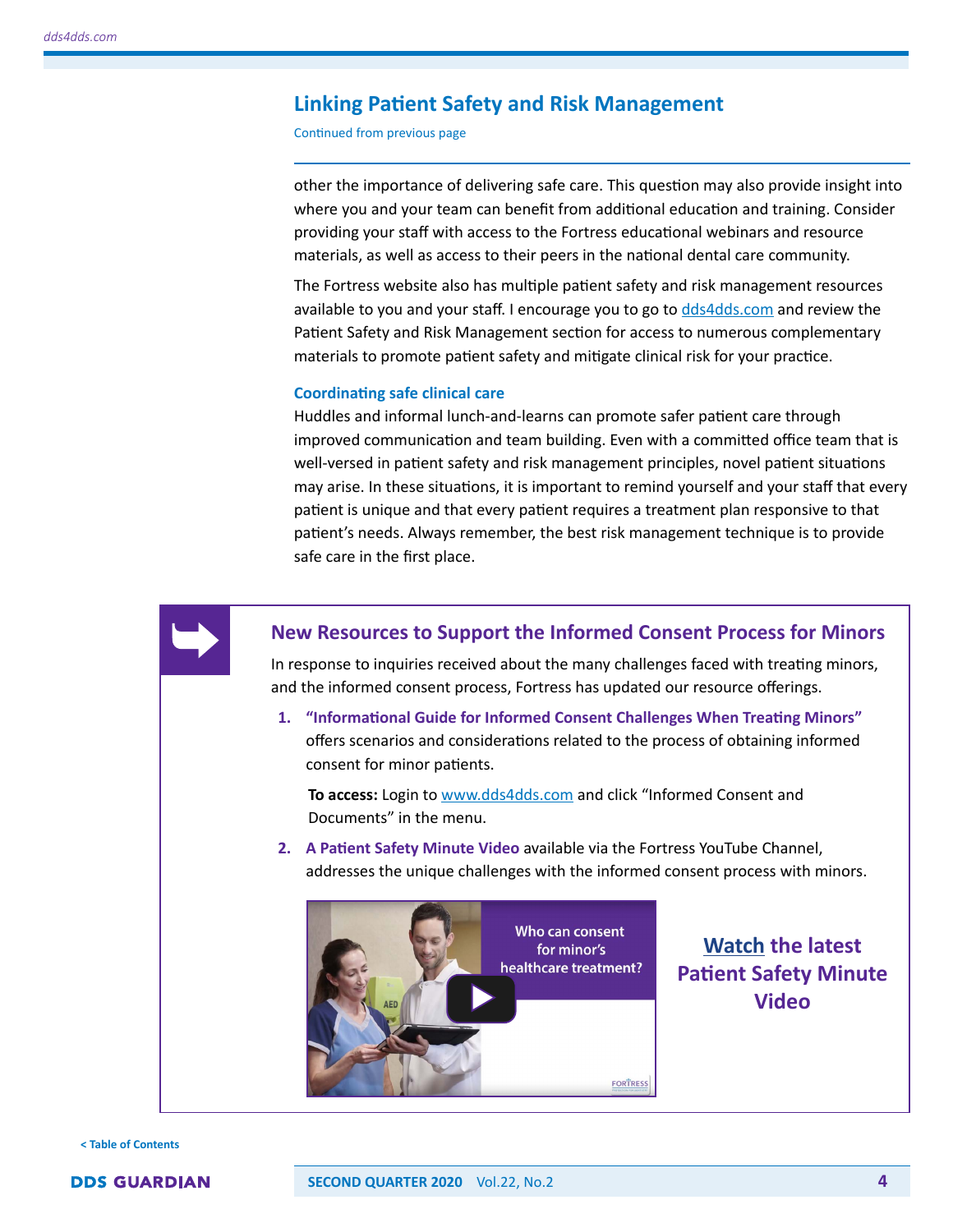<span id="page-4-0"></span>

# **Opioid and Non-Opioid Pain Control Options**

#### Colin Bell, DDS, MSD - Patient Safety and Risk Management Committee

In the late 1990's significant emphasis was placed on pain assessment and treatment, even going to the extent of referring to pain as the "fifth vital sign." As healthcare providers sought ways to help patients manage their pain effectively, opioids were considered to be one solution. However, during this period, addiction to opioids was considered to be very rare.

Today, according to the NIH, more than 130 people die every day in the US after overdosing on opioids including prescription pain relievers, heroin, and synthetic opioids such as fentanyl. While the amount of opioids prescribed nationwide has declined over the last decade, opioid-related risks remain. This article will discuss a few of the strategies that dentists can apply to continue managing prescription opioid risk.

#### **State requirements**

Given the environment of this opioid epidemic, it is good risk management to educate patients and families about the potential risks, appropriate use, alternative pain management techniques, as well as the safe storage and disposal of opioids. Not coincidentally, several states also have implemented regulations for patient education

*Today, according to the NIH, more than 130 people die every day in the US after overdosing on opioids including prescription pain relievers, heroin, and synthetic opioids such as fentanyl.* 

> and informed consent guidelines with opioid prescriptions and an increasing number of state dental regulatory agencies are requiring ongoing mandatory opioid prescribing education for dentists. Additionally, a majority of states have prescription drug monitoring programs (PDMP) which make it possible to track patients who "doctor shop" and who may already be taking opioids. The majority of state PDMPs require accessing their database before an opioid prescription can be written or filled to identify and deter or prevent drug abuse and diversion.

#### **Multimodal approaches**

Compared to 30 years ago, when single drug opioid pain management was more common, today there are many opioid pharmacologic alternatives and evidence-based prescribing protocols available for acute and postoperative pain. According to the [ADA](https://www.ada.org/en/member-center/oral-health-topics/oral-analgesics-for-acute-dental-pain), various medications and medication combinations can be considered for acute dental pain management. The ADA also reminds dentists that there is not one specific regimen that will guarantee a high level of pain control for all patients and that oral analgesic options should be matched to the anticipated level of postoperative pain.

**[< Table of Contents](#page-0-0)**



*continued next page*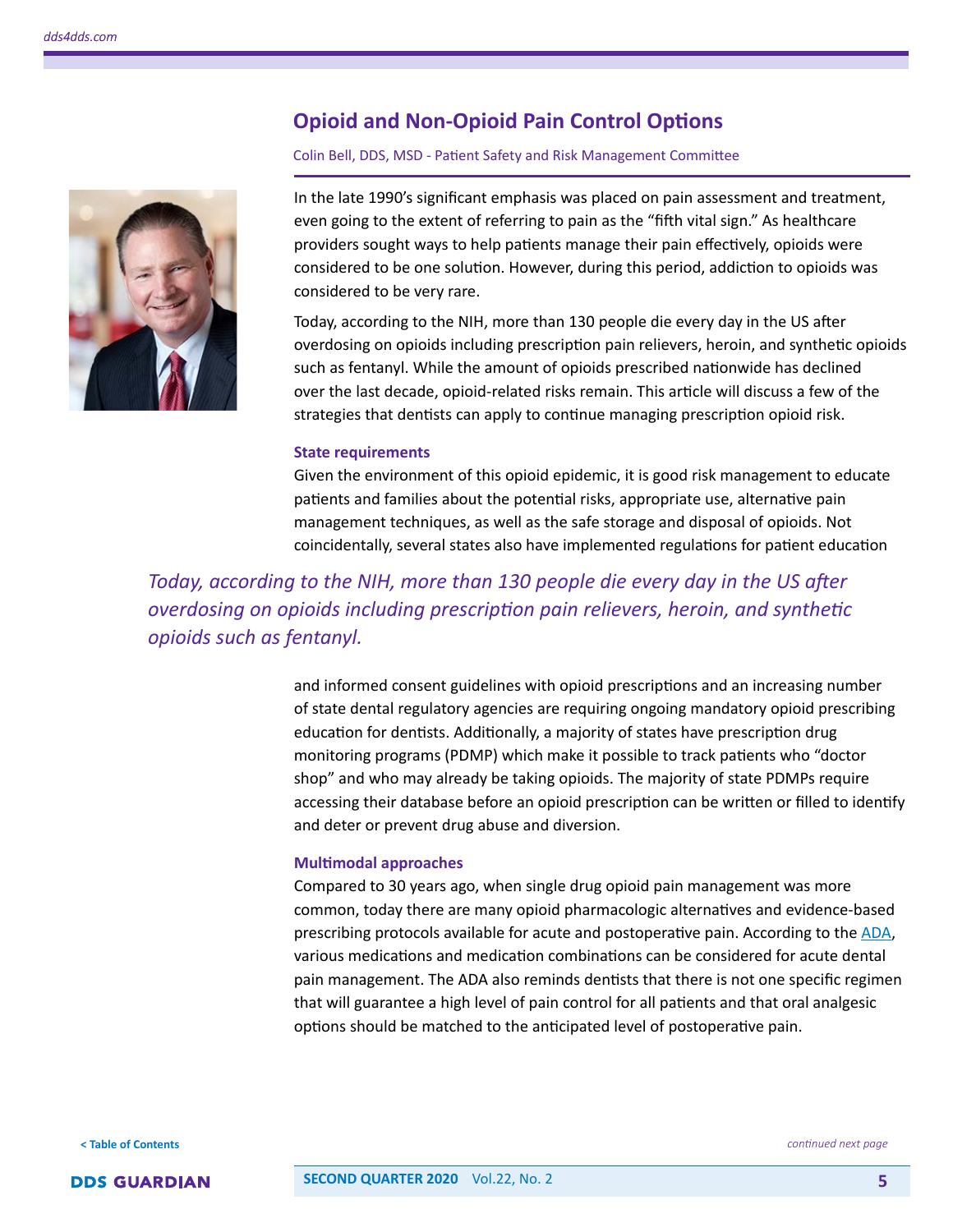

**Access Opioid Education Resources**

#### 1. [Login to dds4dds.com](https://www.dds4dds.com/home)

- 2. On the left, click on "Informed Consent Forms and Documents"
- 3. Under Office and Clinical Documents, click on the "Opioid Resources" heading to download:
	- Informational Guide Regarding Opioids
	- Patient Acknowledgment Regarding Opioid Use (also available in Spanish)
	- HHS Resource
	- Opioid Factsheet from the CDC
	- Opioid Prescribing Acute and Postop Management
	- SAMSHA Opioid Overdose Prevention Toolkit

# **Opioid and Non-Opioid Pain Control Options**

continued from previous page

#### **Practice considerations**

Consider prescribing opioid analgesic medications when severe or breakthrough pain is anticipated. The opioid prescription could be made optional and for the lowest dose possible for the expected duration of postoperative pain. If you do prescribe opioids, per the [ADA statement on the Use of Opioids in the Treatment of Dental Pain](https://www.ada.org/en/advocacy/current-policies/substance-use-disorders), the considerations for prescribing dentists include:

- conducting a medical and dental history to determine current medications, potential drug interactions and history of substance abuse;
- following the Centers for Disease Control and state licensing board recommendations for safe opioid prescribing;
- utilizing the PDMP to promote the appropriate use of controlled substances and to deter opioid misuse, abuse and diversion;
- educating patients regarding their responsibilities for preventing misuse, abuse, storage and disposal of prescription opioids;
- considering nonsteroidal anti-inflammatory analgesics as the first-line therapy for acute pain management; and
- recognizing multimodal pain strategies for acute postoperative pain management as a means for sparing the need for opioid analgesics.

Dentists have already taken steps to help reduce opioid abuse and addiction. With a continued emphasis on careful patient screening, education, and a continued focus to prescribe the fewest number of opioids possible, we can continue to assist in reversing this devastating epidemic.

#### **References**

ADA:<https://www.ada.org/en/advocacy/advocacy-issues/opioid-crisis> ADA:<https://www.ada.org/en/member-center/oral-health-topics/oral-analgesics-for-acute-dental-pain> ADA:<https://www.ada.org/en/advocacy/current-policies/substance-use-disorders> NIH:<https://www.drugabuse.gov/drugs-abuse/opioids/opioid-overdose-crisis>

DEA: [https://www.deadiversion.usdoj.gov/faq/rx\\_monitor.htm#4](https://www.deadiversion.usdoj.gov/faq/rx_monitor.htm#4)

**[< Table of Contents](#page-0-0)**

#### **DDS GUARDIAN**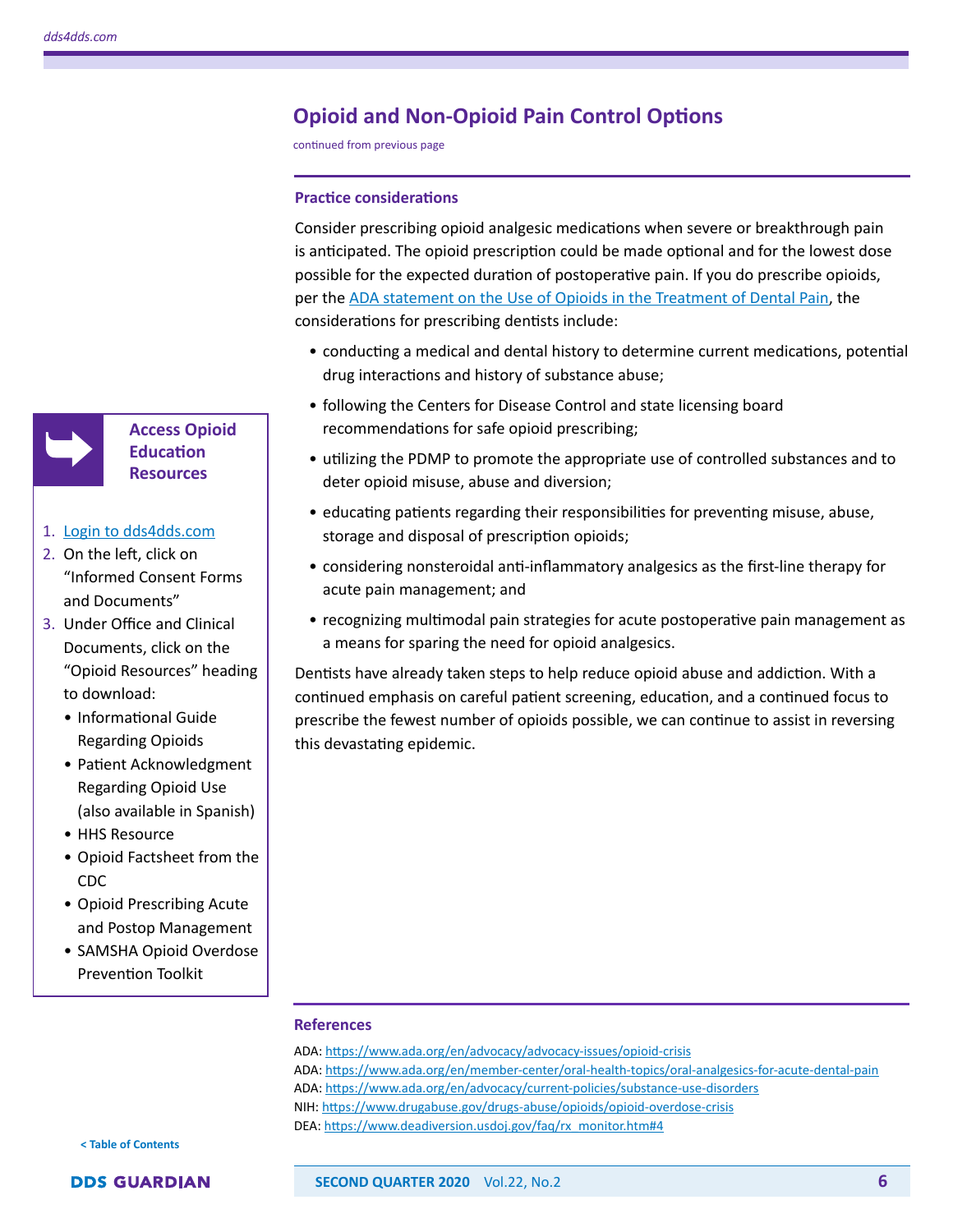#### <span id="page-6-0"></span>**Back to the Drawing Board**

#### Hayley S. Wolosek - Claims Analyst

This Closed Claim Summary highlights the importance of managing patient expectations. Read about the benefits of documenting your treatment planning and patient education efforts prior to initiating care.

A woman in her late 60s presented to our insured dentist after a three-year gap in dental treatment. The exam revealed overall dental neglect with severe caries, previous extractions at  $#1 - 6$ , and an existing bridge at  $#12 - 14$ . Her treatment plan included the fabrication of an implant supported bridge at  $#4 - 6$ . Due to the patient's prior right-sided bone loss, the insured educated the patient that the aesthetic result with the new bridge may result in a "slant."

During four treatment planning visits in a one month period, the insured documented his patient education efforts regarding the slant aesthetic result and included illustrations of the anticipated final restoration. The patient agreed with the treatment plan and signed a consent for the bridge work. After the implants were placed by another practitioner, our insured completed the bridge work with no complications. After three separate try-in sessions during a two-month period, the patient accepted the functional and aesthetic results.

One day after final bridge placement, the patient complained of a poor aesthetic result and painful bite performance. Despite the insured's multiple attempts to address the patient's complaints, she filed a lawsuit claiming that the bridge was not properly aligned resulting in pain, an unacceptable aesthetic result, and prosthesisrelated malocclusion.

In the course of litigation, the plaintiff was unable to secure a dental expert opinion that the insured breached the standard of care and the lawsuit was dismissed. Supporting the dismissal was the insured's objective and thorough documentation of the extensive patient education efforts regarding the aesthetic outcome and the risk of prosthesis-related malocclusion.



#### **Risk Management Tips**

Educating your patients about the treatment plan and the anticipated results can assist with managing expectations and controlling avoidable losses. To support these efforts consider the following:

- Document the patient's participation in the informed consent process including your patient education efforts, any questions of direct quotes from the patient, and the signed consent form; and
- Utilize educational aides such as illustrations or patient videos that are matched to the patient's cognitive level.